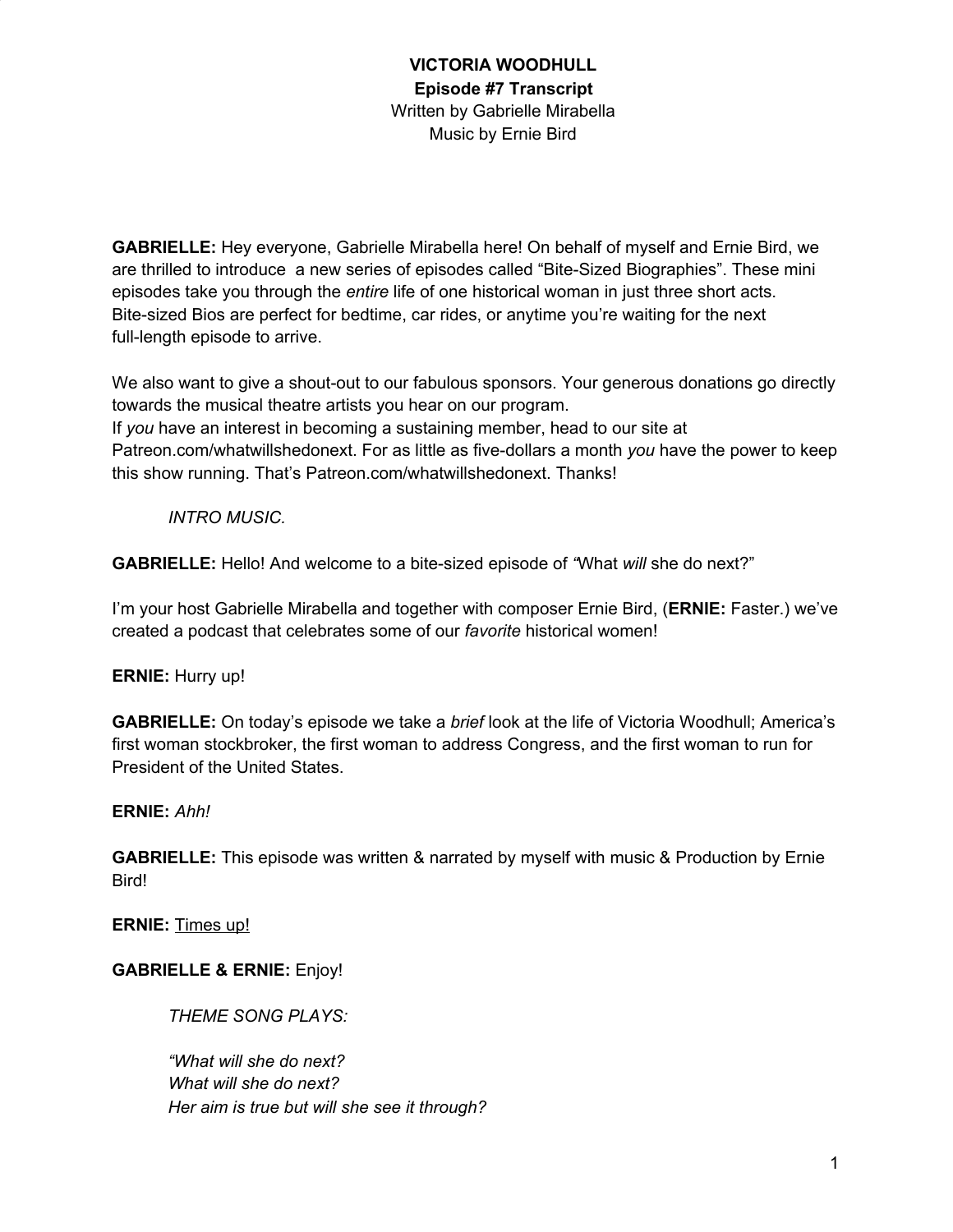*Oh, what will she do… next?"*

**GABRIELLE:** Victoria Woodhull was born in the rural town of Homer, Ohio on September 23rd, 1838. One of many siblings, Victoria stood out as a bright and gifted child. Despite her family's extreme poverty, and only three years of elementary education, Victoria knew she was meant to do something great. For deep inside her, Victoria wrote, lived an encouraging inner-voice, one that would guide her throughout the rest of her life.

As special as Victoria was, growing up in Ohio was difficult. Her father, "Buck" Claflin, was unable to support the family, and her Mother was often quite ill. But, with the help of little sister Tennessee, also known as "Tennie", the two sisters began earning money by becoming, "clairvoyants", individuals who communicate with the spirit world.

Many of Victoria's customers were young women, just like her, oftentimes stuck in painful and sometimes dangerous marriages. Marriage in the nineteenth century was quite different than it is now; a married woman had no rights at all, not to her money, her property, or even her children. And, divorce, the ability to end a marriage, was near impossible. And, at the age of fifteen, Victoria herself was married to Canning Woodhull. A self-described lawyer who had moved west, searching for gold. But, just like the women who came seeking her advice, Victoria soon found *herself* deeply unhappy, after it was revealed that Canning was not a lawyer, and had no means to support the young couple.

In 1854, Victoria decided to take charge of her family's future. And, at sixteen years old she moved herself, Canning and baby son, Byron to California, seeking work. Victoria tried various positions such as domestic work and teaching, and at one point even taking to the stage as an actor! But, again, the voice which had guided her since childhood, returned. "Go home." they said. "Go home to your sister." Victoria rushed the family back to Ohio where she was reunited with Tennie.

On April 12th, 1861, when Victoria was 22 years old, the U.S. was in a great discord. Civil war had begun between the northern and southern states, and a painful divide was spreading throughout the country. During this time Victoria and Tennie's clairvoyant skills were in great demand, as families were torn apart. Then, four years later, on April 9, 1865, Confederate General Robert E. Lee surrendered his forces to Union General Ulysses S. Grant, ending the war and ending slavery for African-American people in the United States.

As the country was rebuilding, so was Victoria. Victoria and Canning both agreed they should end their marriage, and soon after Victoria met a man named Colonel James Harvey Blood. They were married in 1866 in Dayton, Ohio. The pair were deeply in love and the Colonel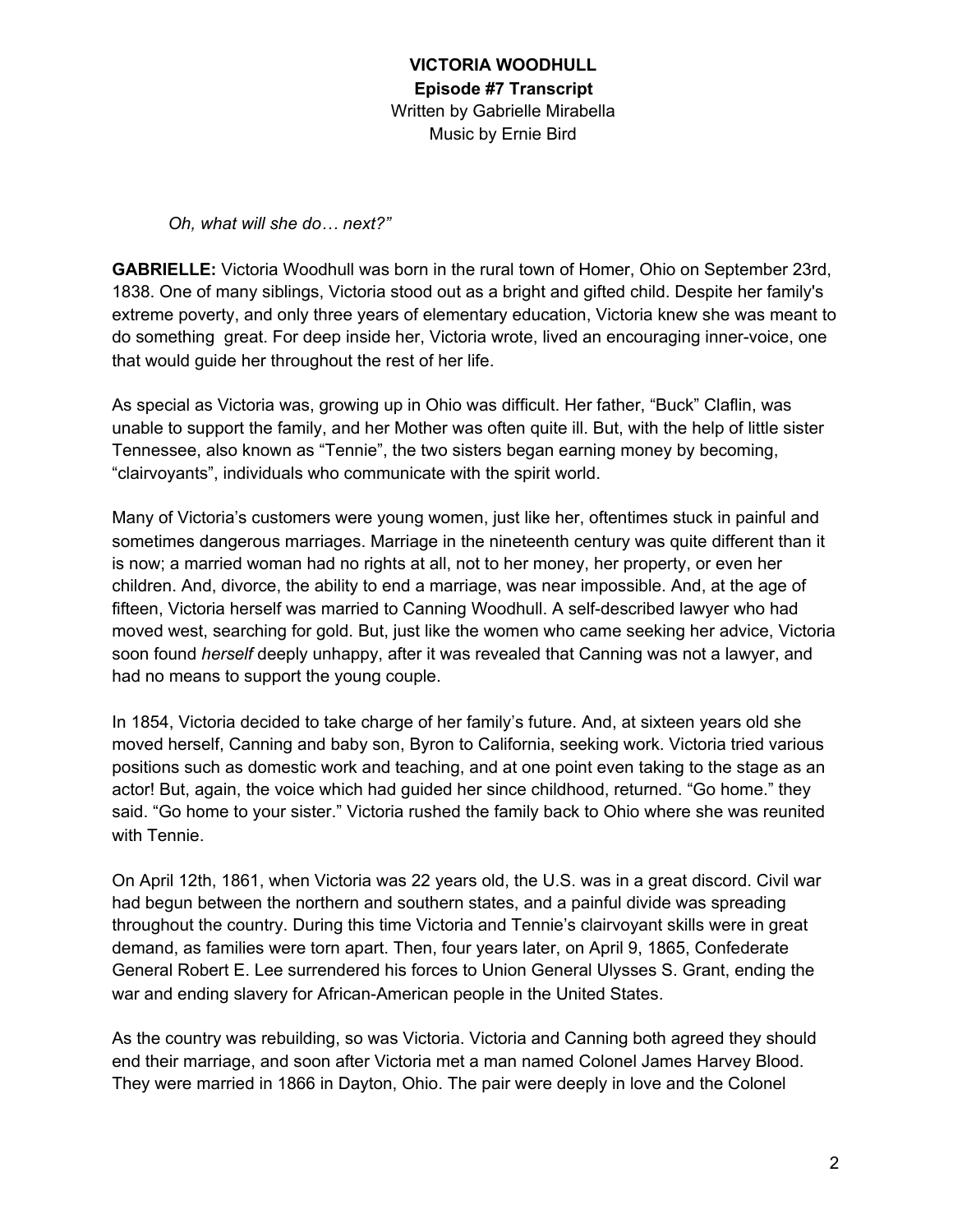marveled at Victoria's independent spirit. And, hoping to encourage her further, the Colonel introduced Victoria to the American Women's Rights Movement.

Starting with the first women's rights gathering in Seneca Falls, NY, the voices of American women were slowly, but steadily, making themselves heard. Leaders such as Elizabeth Cady Stanton and Susan B. Anthony declared equal rights for women! Rights to property, rights to divorce and most importantly, the right to vote. Inspired, Victoria moved the family, now including young daughter Zula, to New York City.

It was here in Manhattan that Victoria and Tennie were first introduced to finance. With their ability to listen, communicate and learn quickly, the two women soon created a Stock Brokerage firm, a place where people go to grow their money in the stock market. Visitors pressed their faces against the glass doors of *Woodhull, Claflin & Co.*, hoping to catch a glimpse of the sisters at work. Public interest was high, and their business was booming.

But, even with her great financial success, Victoria wanted to do more. The women who sought help during her clairvoyant days continued to call for her. They called for her to make change, to make life easier and safer for women. And, in order to do that, Victoria had to do something huge, something unheard of, something that was bound to gain attention. So, in 1870, at the age of thirty-two years old, Victoria Woodhull declared *herself* as a candidate for Presidency of the United States of America.

#### *TRANSITION MUSIC.*

**GABRIELLE:** Victoria Woodhull may have been too young, she may have had no political experience, and she may not even have had the right to vote, but nonetheless, she began her Presidential campaign, proclaiming:

*"While others of my sex devoted themselves to a crusade against the laws that shackle the women of this country, I asserted my independence. While others prayed for the good time coming, I worked for it. While others argued the equality of woman with man, I proved it by successfully engaging business. I therefore claim the right to speak for the women of the* country and believe as I do that the prejudices which still exist against women in public life will *soon disappear. I now announce myself as candidate for the Presidency."*

#### *Crowd Cheer!*

Finding a newspaper to publish Victoria's words seemed nearly impossible. So, again, Victoria forged her own path, and together with Tennie, they started their very own newspaper called, *"Woodhull & Claflin's Weekly",* a place where the sisters, and like minded writers could freely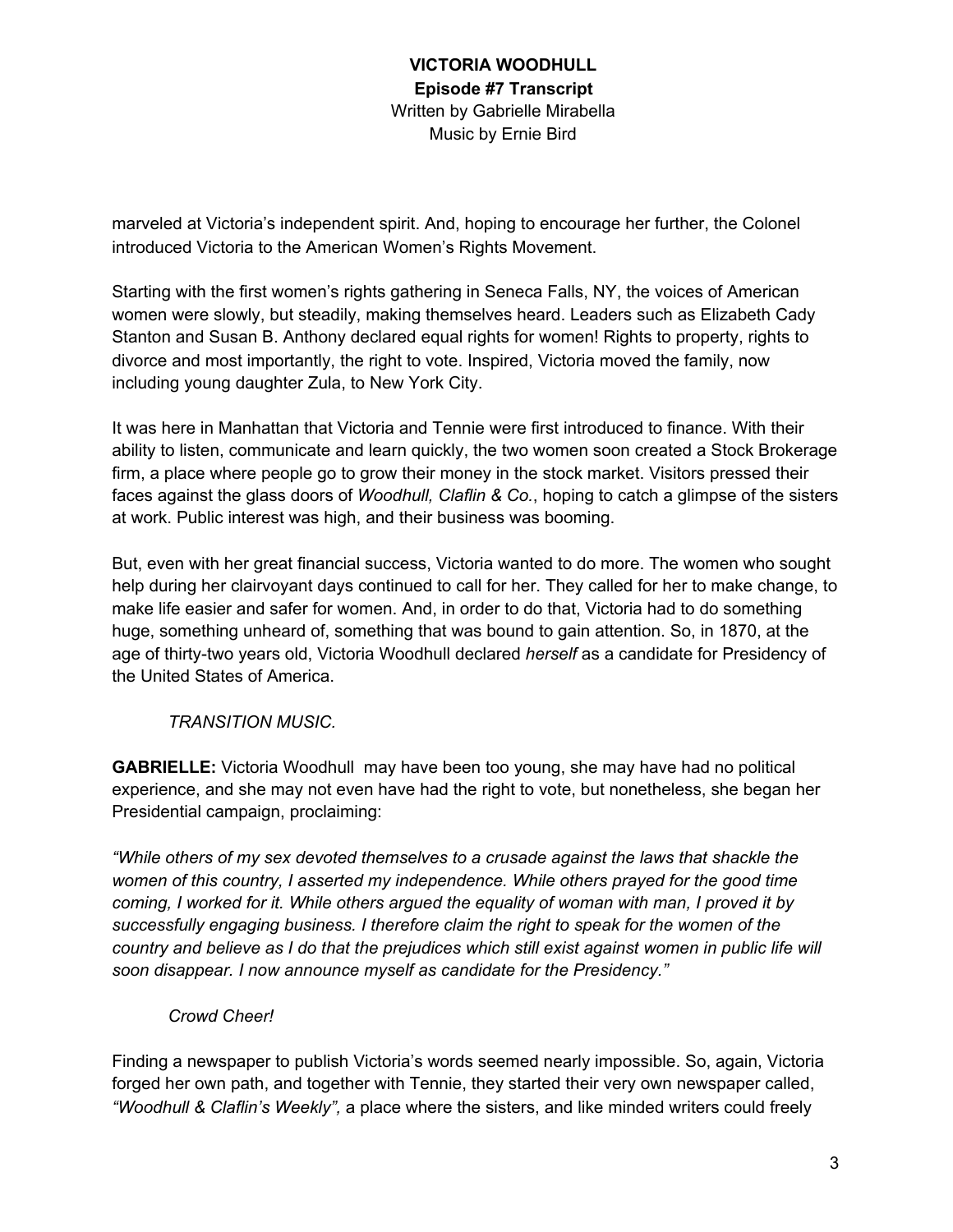share their ideas. And, on January 11th, 1872 Victoria took those ideas to Washington D.C., where she became the first woman to speak in front of Congress, demanding her right to vote.

Although Victoria was a strong writer, speaking in public did not come naturally. But, speech by speech she became stronger, and more confident. Allowing her inner spirit and the convictions of her ideas to replace her fears. And, in New York City, at Steinway Hall, she gave her largest speech yet, with over 3,000 people gathered to hear Victoria speak. She called for Equal rights for all humans, no matter what class, education, ethnicity or gender. The crowd cried out for their Madam President, and nominated the great abolitionist & writer Frederick Douglass as her running mate.

But, as her fan base grew, so did her opposition. Women of her time rarely spoke in public, let alone shared such strong and personal convictions. Her critics, those of those wealthy, privileged class, fought back the only way they knew how- with money. And, in New York City 1872, on the night of the Presidential Election, that money was used to put Victoria Woodhull in jail.

### *TRANSITION MUSIC.*

**GABRIELLE:** Sitting in prison on the night of the election, Victoria knew her chances of becoming president were now over. But, there, within the cold silence of her cell, she could hear the familiar sound of her inner-voice. No, she may not have accomplished what she set out for, but through her efforts she had done something others had never even dreamed of. Because of her, a woman *could* now run for President. And, maybe, one day in the future, she could win.

Victoria's first visit to jail was just one of many. Over the next few years her critics would find any excuse to put her, and her family behind bars. But, Victoria was not defeated. She continued giving public speeches, and in one instance, even disguised herself as an eldery woman, wearing a shawl as a disguise in order to trick the police.

She was a force to be reckoned with, but she was also human. And, after years of defending herself, in 1877, at the age of thirty-seven, Victoria, Tennie, Byron and Zula left for England.

In England, Victoria met a banker named John Martin. Victoria and the Colonel had decided to divorce a few years earlier, and Victoria and John Martin were soon married. She also started a new publication with the help of her now adult daughter, Zula, named "The Humanitarian", sharing her call for Equal Rights with a now British audience.